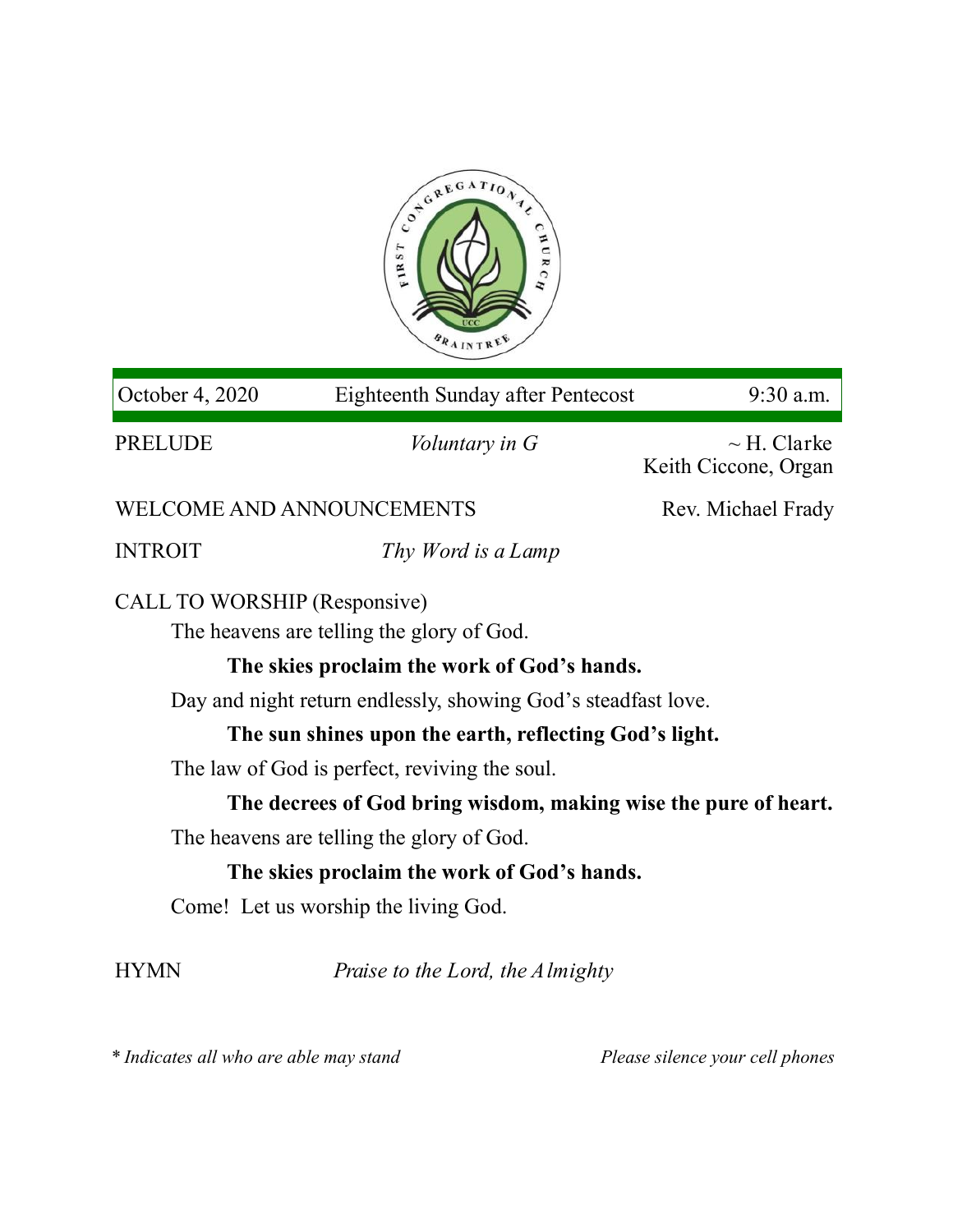## \*PRAYER OF INVOCATION (Unison)

**Cornerstone of our faith, do not abandon us when we fall away from you. You are the true master of the vineyard; we are here to work in your fields and make disciples through the world. Bring us into your kingdom, that we might taste the sweetness of your mercy and share the joy of your grace. Amen.**

### \*GLORIA PATRI

*Glory be to the Father, and to the Son, and to the Holy Ghost. As it was in the beginning, is now and ever shall be. World without end. Amen. Amen.* 

SCRIPTURE READING Matthew 21: 28-46

#### SERMON **"Global Struggle and Global Communication"**

Pastor Suzy Aja Burba

MUSIC RESPONSE

PASTORAL PRAYER Rev. Michael Frady

#### LORD'S PRAYER

**Our Father, who art in heaven, hallowed be Thy name. Thy kingdom come, Thy will be done on earth as it is in heaven. Give us this day our daily bread, and forgive us our debts, as we forgive our debtors. And lead us not into temptation, but deliver us from evil. For Thine is the kingdom and the power and the glory for ever. Amen.**

## INVITATION TO THE OFFERING

### **OFFERTORY**

### \*DOXOLOGY

*Praise God, from whom all blessings flow. Praise Him, all creatures, here, below. Praise Him, above, ye heav'nly hosts. Praise Father, Son and Holy Ghost. Amen*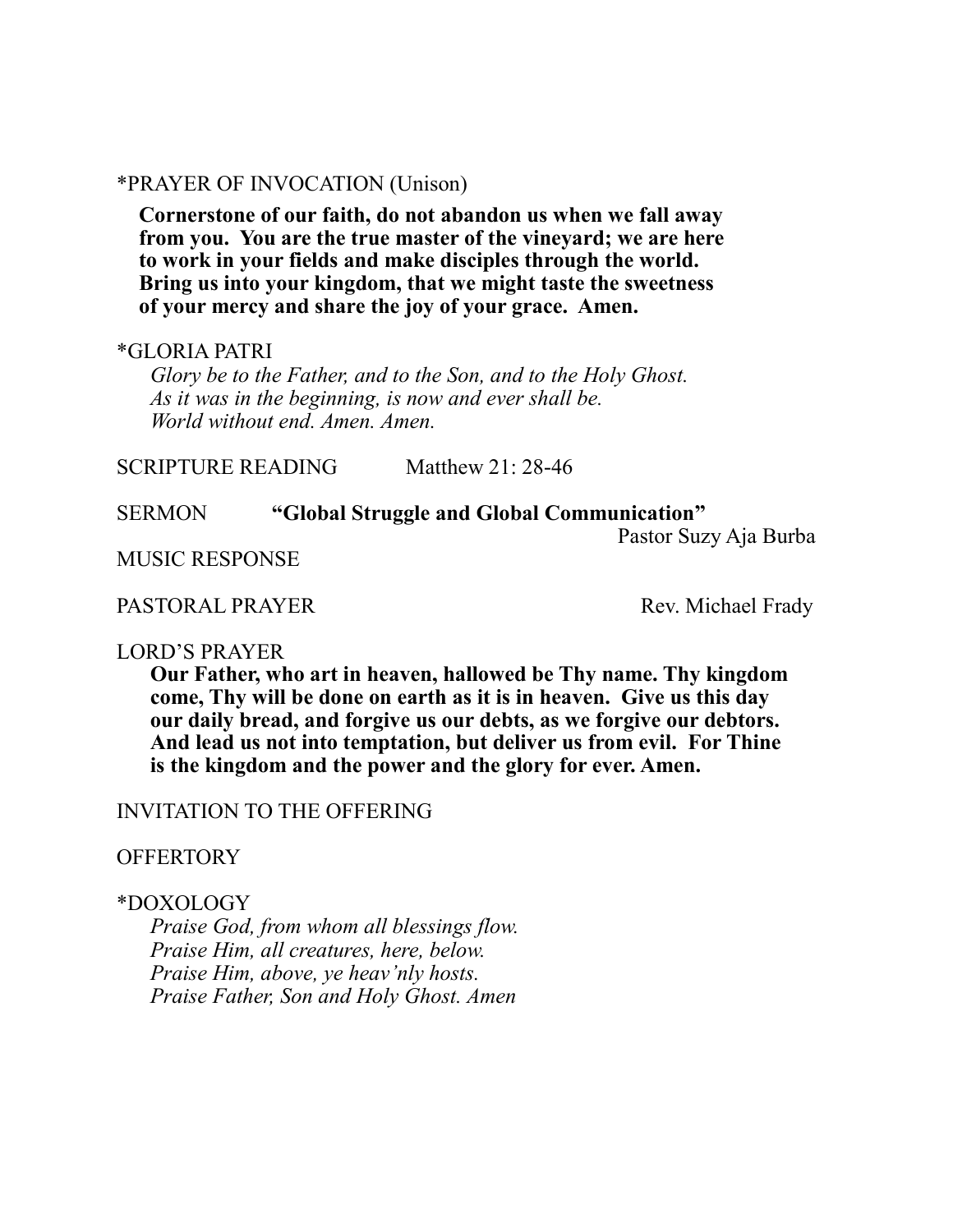# **\*PRAYER OF DEDICATION**

Almighty God, receive and transform these offerings, that they may be gifts of justice and love for a world in need of help and hope. Let love flow through these offerings, that they may become blessings to others as we serve in the name of Jesus our Savior. Amen.

## THE LORD'S SUPPER

Communion Hymn *Be Known to Us in Breaking Bread* 

Invitation

## **Prayer of Confession**

**Holy Redeemer, be the hope that overcomes our despair; be the love that overcomes our hatred; be the mercy that overcomes our sin. Set us free from the prisons of our own making, and release us from the bonds that bind us. Forgive us and watch over us. Welcome us home into the loving arms of your mercy. In Christ's name we pray. Amen.**

Assurance of Grace

Consecration

Sharing the Bread and Cup

Prayer of Thanksgiving

\*HYMN *Blest Be the Tie That Binds* 

BENEDICTION

POSTLUDE *Ode to Joy* ~ Beethoven

<ดิ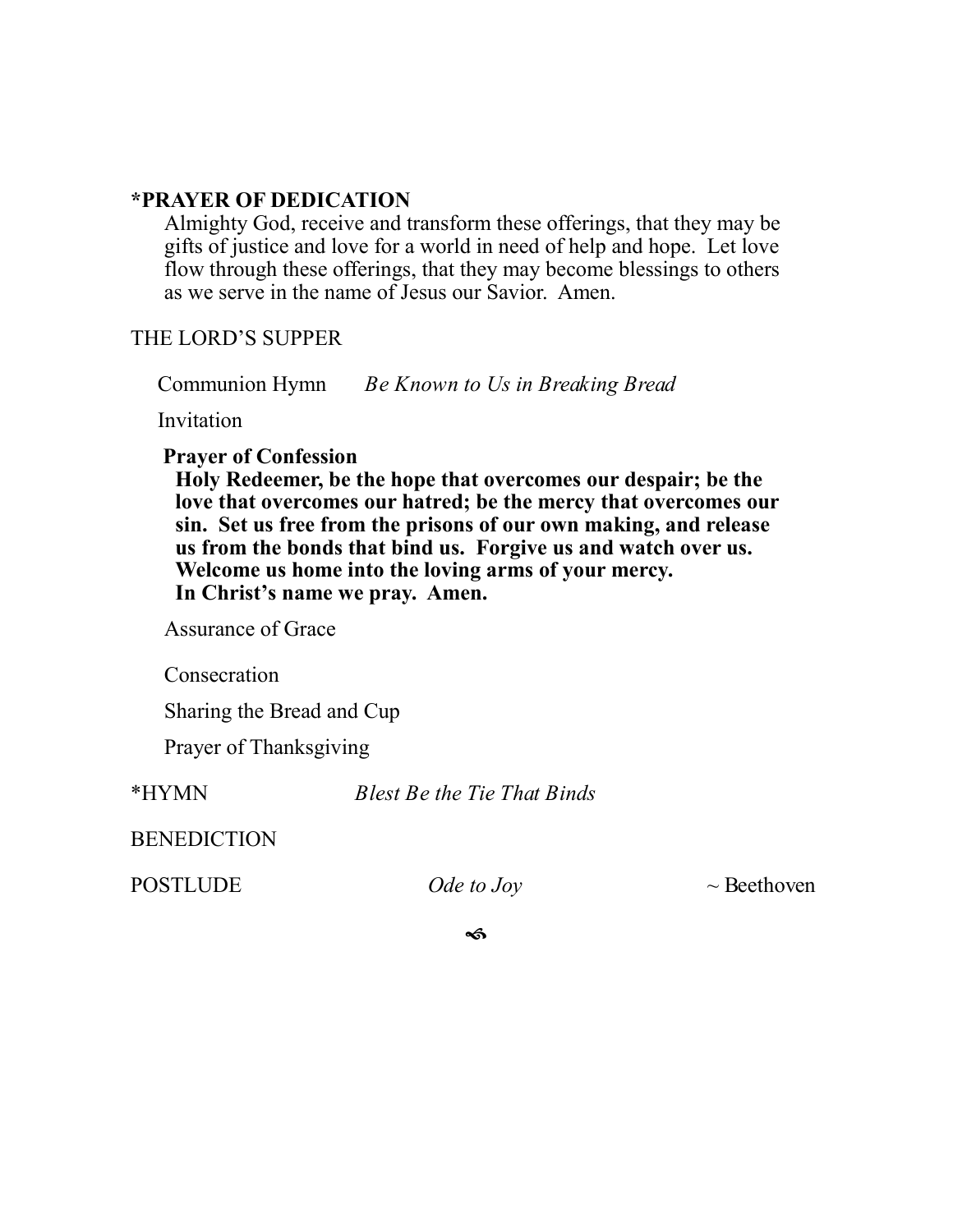

**WELCOME** to this Service of Worship at First Congregational Church. Of all the things you could have done this morning, we're glad you chose to be with us.

 $\mathbf{A}$ 

About Today's Service: We are happy to be back in the Sanctuary for inperson worship. We are also live-streaming today's service for those who can not attend in person.

**Subscribe to the First Church YouTube channel:**  <https://www.youtube.com/channel/UCTaGrBGnYzfM66pS7Bd4PvA>

**Prayer Lists** are available at the back of the sanctuary.

**Non-perishable Food Pantry donations** are collected for The Marge Crispin Center on the first Wednesday of the Month in front of the church. Contact free! Just drive by and drop. Or place your donations in the basket in LPH or the Narthex. Thank you!

**First Congregational Church** is handicapped accessible. Please see an usher if you need assistance with the elevator.

**Televised Worship Services** are broadcast on BCAM: Verizon Channel 28, Comcast Channel 9, on Saturday at 8:00 AM and Sunday at 10:00 AM.

**First Church Office Hours** are Monday through Friday, 9:00am—1:00pm.

# ๔

Rev. Michael Frady, Pastor  $\triangleleft$  pastormichael@firstchurchbraintree.com Suzy Aja Burba, Youth Minister  $\cdot$  ajaburba@gmail.com Keith Ciccone, Director of Music  $\triangleleft$  keciccon@aol.com Mattie Gietman  $\cdot \cdot$  [mattie@firstchurchbraintree.com](mailto:mattie@firstchurchbraintree.com) Deb McMartin, Administrator  $\cdot \cdot$  office@firstchurchbraintree.com Valerie Fink, Bookkeeper  $\triangleleft$  finance@firstchurchbraintree.com



**12 Elm Street, Braintree, MA 02184 781-843-3616 www.firstchurchbraintree.com**